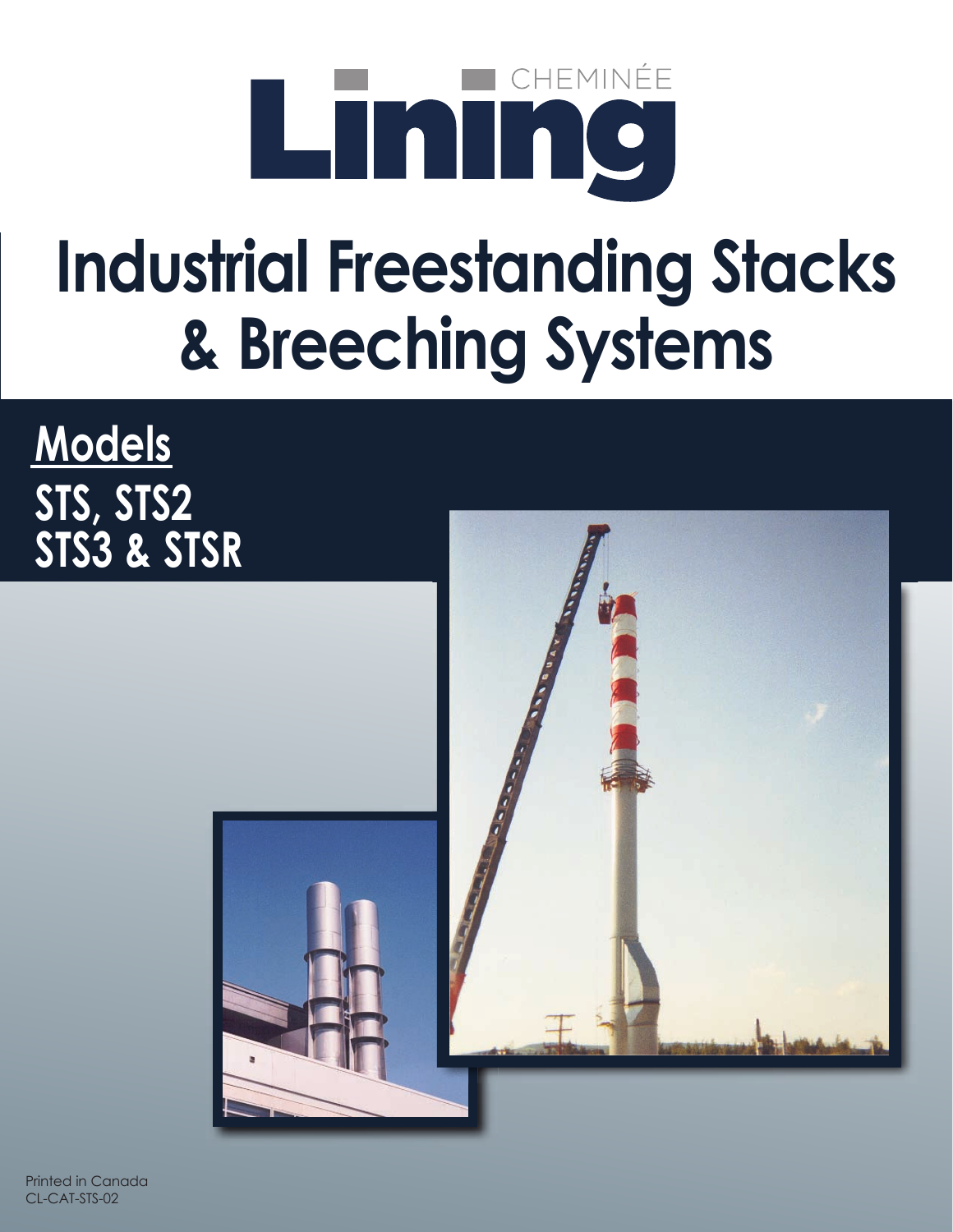#### Cheminée Lining specializes in industrial and commercial chimneys. We have more

then 15 years experience and our principles, based on business integrity, first class customer service, reliable delivery and complete engineering services, have established our reputation as a market leader for the supply of chimneys and gas venting products.

#### **deSIGN ANd CoNSTRUCTIoN**

Cheminée Lining can provide you with the design and manufacture of freestanding stacks according to Canadian and American standards requirements.

Our highly qualified engineering department has diversified experience and knowledge in exhausting and venting stacks. They have developed specialized design systems for highly efficient results on sizing analysis and CAD design.

Designs are based on specific criteria like exhaust combustion products, thermal and chemical conditions, corrosion effects, structural analysis including wind load analysis, seismic calculations and vortex induced load analysis.

We can provide you with custom design solutions for every application. Let us guide you in selecting the right model for your specific application and in proposing appropriate composition, shape and jointing method to offer you the best technical and economical solutions.

Cheminée Lining is proud of the knowledge and the qualifications of their employees. Our staff is highly qualified in designing and manufacturing stacks according to strict ASME and CSA design and fabrication criteria.





#### **MATeRIAlS**

Several materials can be used in freestanding stacks. The structural shell can be made of carbon steel, Cor-Ten steel or stainless steel, depending upon specifications or analysis results requirements.

The insulation products commonly used are high temperature mineral fibre, ceramic fibre, airspace and refractory.

When applicable, metal jackets can be used to cover and protect the insulation. These are usually made of aluminum or stainless steel.

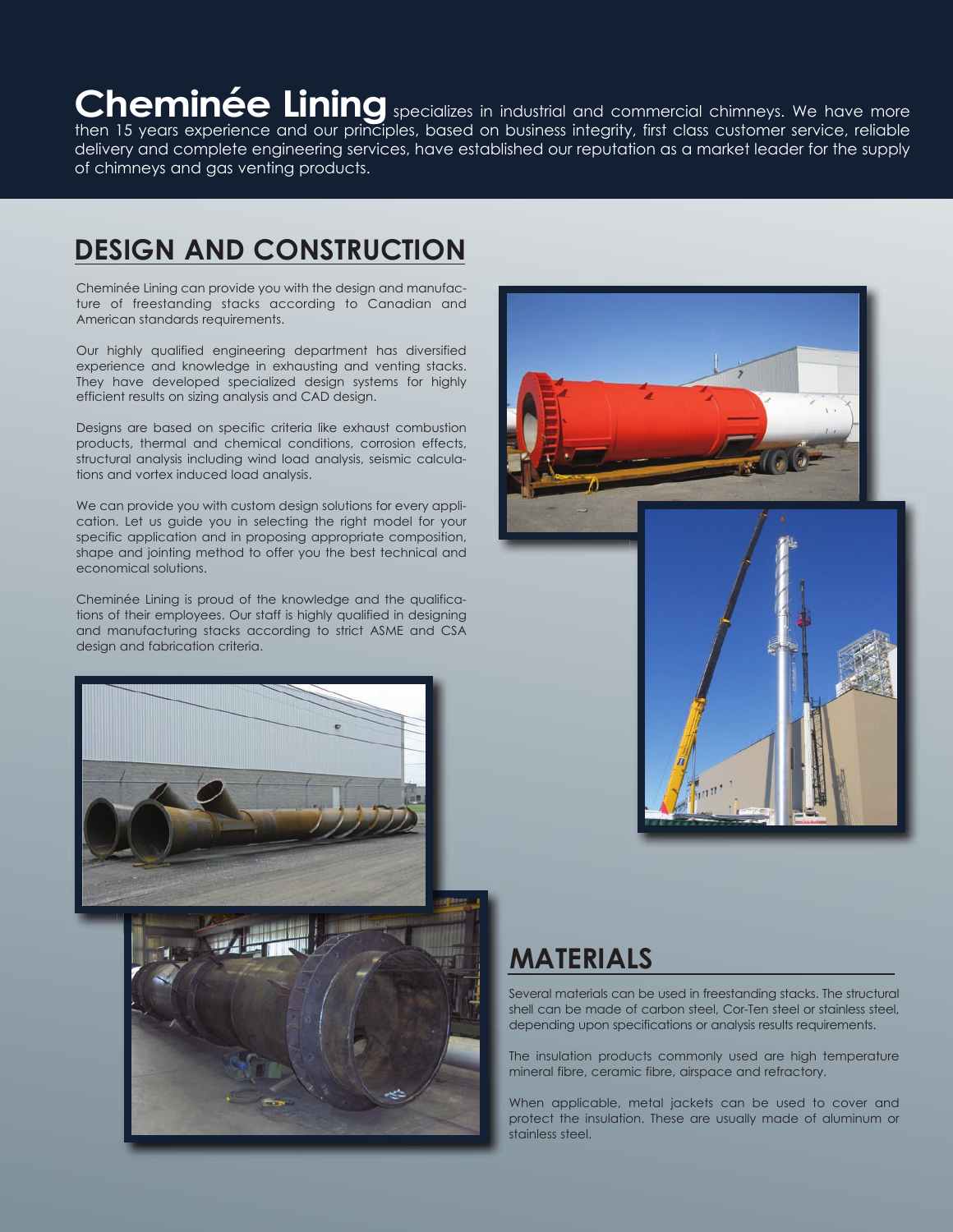#### **ACCeSSoRIeS**

Depending upon the application or specifications, several accessories can be provided for design or safety purposes.

- ► Access door
- Platform
- Lightning protection
- Guy-wires
- Stack drainage
- Spoiler and other
- anti-vortex equipment
- ► Safety climbing device with fall prevention system
- Exhaust cone
- Test ports
- Structural stiffeners
- Special anchoring
- Safety ladder
- FAA aircraft day & night warning system
- CEMS monitoring system



Cheminée Lining also specializes in design and manufacture of custom ducting and breeching systems. These factory-built ductworks can be provided in the same materials as the stack models or as specified and they can be designed for various on site jointing methods.

Multiple other services are offered, including:

- Expansion joint design and fabrication
- ► Control dampers design and fabrication
- Concrete pad and footing design
- Sandblasting of stacks and ducting
- ► Corrosion resistant painting
- ► Complete specifications and drawings
- Design and fabrication of stainless steel welded lining
- Design and fabrication of temporary stacks
- Transportation services



#### **ModelS**

Following many years of experience in designing and manufacturing of freestanding steel stacks, we have developed four models corresponding to industry standard requirements for chimney and venting systems.





steel lining



Outer structural shell with refractory lining

insulation and outer metal

jacket